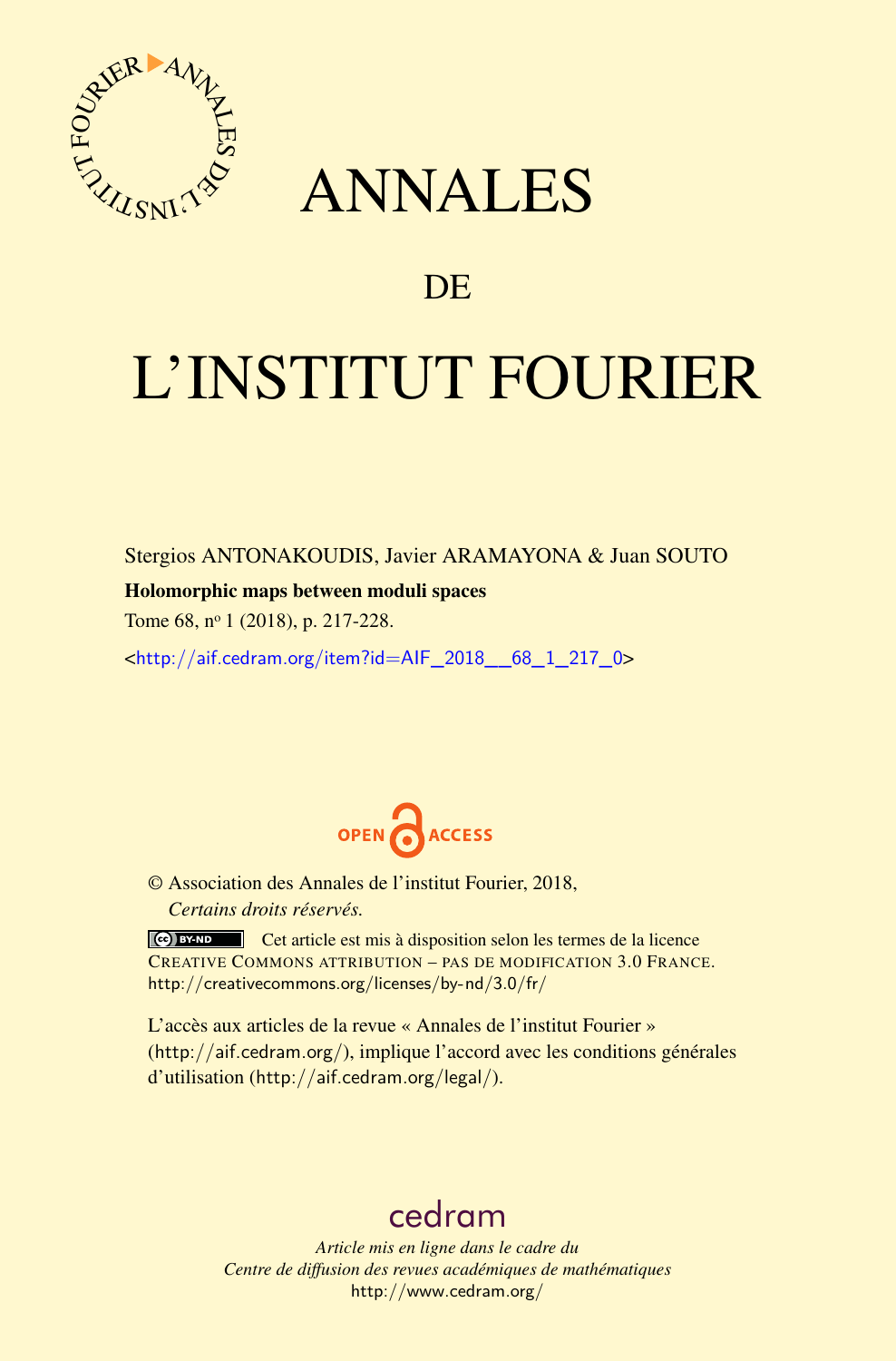#### HOLOMORPHIC MAPS BETWEEN MODULI SPACES

**by Stergios ANTONAKOUDIS, Javier ARAMAYONA & Juan SOUTO (\*)**

ABSTRACT. — We prove that every non-constant holomorphic map  $\mathcal{M}_{g,p} \rightarrow$  $\mathcal{M}_{g',p'}$  between moduli spaces of Riemann surfaces is a forgetful map, provided that  $g \ge 6$  and  $g' \le 2g - 2$ .

Résumé. — Nous démontrons que toute application non-constante et holomorphe  $\mathcal{M}_{g,p} \to \mathcal{M}_{g',p'}$  entre deux espaces de modules est une application d'oubli, à condition que  $g \ge 6$  et  $g' \le 2g - 2$ .

#### **1.**

Let  $\mathcal{M}_{q,p}$  denote the moduli space of Riemann surfaces of genus g with *p* labelled marked points. Moduli space has a natural structure as a complex orbifold. In this paper we study holomorphic maps, in the category of orbifolds, between distinct moduli spaces. Examples of such maps are the so-called forgetful maps [\[7,](#page-11-0) [11\]](#page-11-1): given  $(i_1, \ldots, i_{p'})$  with  $i_j \in \{1, \ldots, p\}$  and  $i_j \neq i_k$  for  $j \neq k$ , set

<span id="page-1-1"></span>(1.1)  $\mathcal{M}_{g,p} \to \mathcal{M}_{g,p'}, \quad (X, x_1, \ldots, x_p) \mapsto (X, x_{i_1}, \ldots, x_{i_{p'}}).$ 

We prove that under suitable genus bounds, there are no other non-constant holomorphic maps:

<span id="page-1-0"></span>THEOREM 1.1. — Suppose that  $g \geq 6$  and  $g' \leq 2g - 2$ . Every nonconstant holomorphic map  $\mathcal{M}_{g,p} \to \mathcal{M}_{g',p'}$  is a forgetful map.

As a direct consequence of Theorem [1.1](#page-1-0) we obtain:

Keywords: Moduli spaces, holomorphic map, forgetful map.

<sup>2010</sup> Mathematics Subject Classification: 57M50, 32H02.

<sup>(\*)</sup> The second named author was supported by grants RYC-2013-13008 and MTM2015- 67781.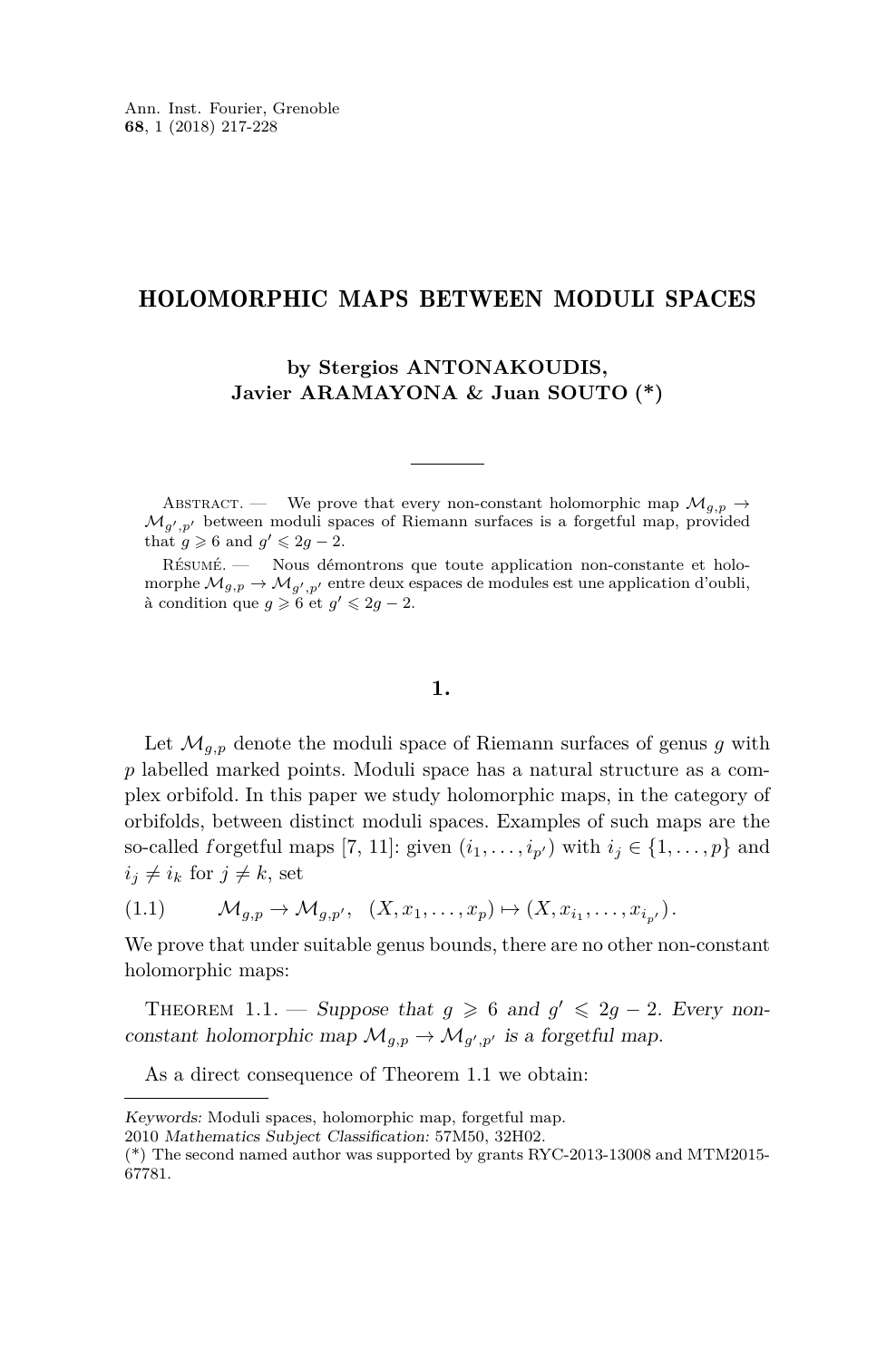COROLLARY 1.2. — Suppose that  $g \ge 6$  and  $g' \le 2g - 2$ . If there is a non-constant holomorphic map  $\mathcal{M}_{g,p} \to \mathcal{M}_{g',p'}$ , then  $g = g'$  and  $p \geqslant p'$ .  $\Box$ 

Theorem [1.1](#page-1-0) remains true under slightly more generous conditions, compare with the discussion at the end of section [2.](#page-3-0) We get for instance that, as long as  $g \geq 4$ , every non-constant holomorphic map  $\mathcal{M}_{q,p} \to \mathcal{M}_{q,p}$  is induced by a permutation of marked points, and is hence a biholomorphism (see Corollary [3.3\)](#page-7-0). On the other hand, some genus bounds are necessary for Theorem [1.1](#page-1-0) to hold. For instance, it follows from [\[2\]](#page-11-2) that for all  $q \geq 2$ there are  $g' > g$  and a holomorphic embedding  $\mathcal{M}_{g,0} \hookrightarrow \mathcal{M}_{g',0}$ .

Remark. — Moduli space is not compact, but a natural compactification  $\widehat{\mathcal{M}}_{q,p}$ , a projective variety, was constructed in [\[10\]](#page-11-3) by Deligne and Mumford. Morphisms between Deligne–Mumford compactifications have been studied by several authors (see for example [\[9,](#page-11-4) [15\]](#page-11-5)). Notice that in Theorem [1.1](#page-1-0) we assume neither that the holomorphic maps in question extend to the Deligne–Mumford compactification, nor that they are surjective or have connected fibers.

We sketch briefly the proof of Theorem [1.1.](#page-1-0) Since we are working in the category of orbifolds, every continuous map  $f: \mathcal{M}_{g,p} \to \mathcal{M}_{g',p'}$  induces a homomorphism  $f_* : \text{Map}_{g,p} \to \text{Map}_{g',p'}$  between the associated mapping class groups. In [\[3\]](#page-11-6), the two last authors classified all homomorphisms between mapping class groups under the genus bounds in Theorem [1.1;](#page-1-0) it follows easily from this classification that *f* is either homotopically trivial or homotopic to a forgetful map *h* (Proposition [2.3\)](#page-5-0). The claim then follows easily from a result asserting that if M is smooth and quasi-projective variety, then any two non-constant homotopic holomorphic maps  $M \to \mathcal{M}_{q,p}$ are identical (Proposition [3.2\)](#page-6-0).

In an earlier version of this note, the last two authors had used an argument due to Eells–Sampson [\[13\]](#page-11-7) to prove Proposition [3.2](#page-6-0) when *M* is moduli space. Later on, the first author and at the time referee of the paper, pointed out that Proposition [3.2](#page-6-0) is in fact a consequence of the particular case when *M* is a Riemann surface. This was proved by Imayoshi and Shiga [\[17\]](#page-12-0) using tools of classical complex analysis together with some properties of the asymptotic behaviour of the Teichmüller metric near generic points in the Bers compactification of Teichmüller space. In the last section of this paper we give a proof of the Imayoshi–Shiga theorem using the Eells–Sampson technique.

We would like to end this introduction with the following question [\[4,](#page-11-8) §5.3]. We believe that the methods discussed in this paper offer a good starting point for addressing this question and suggest a positive answer.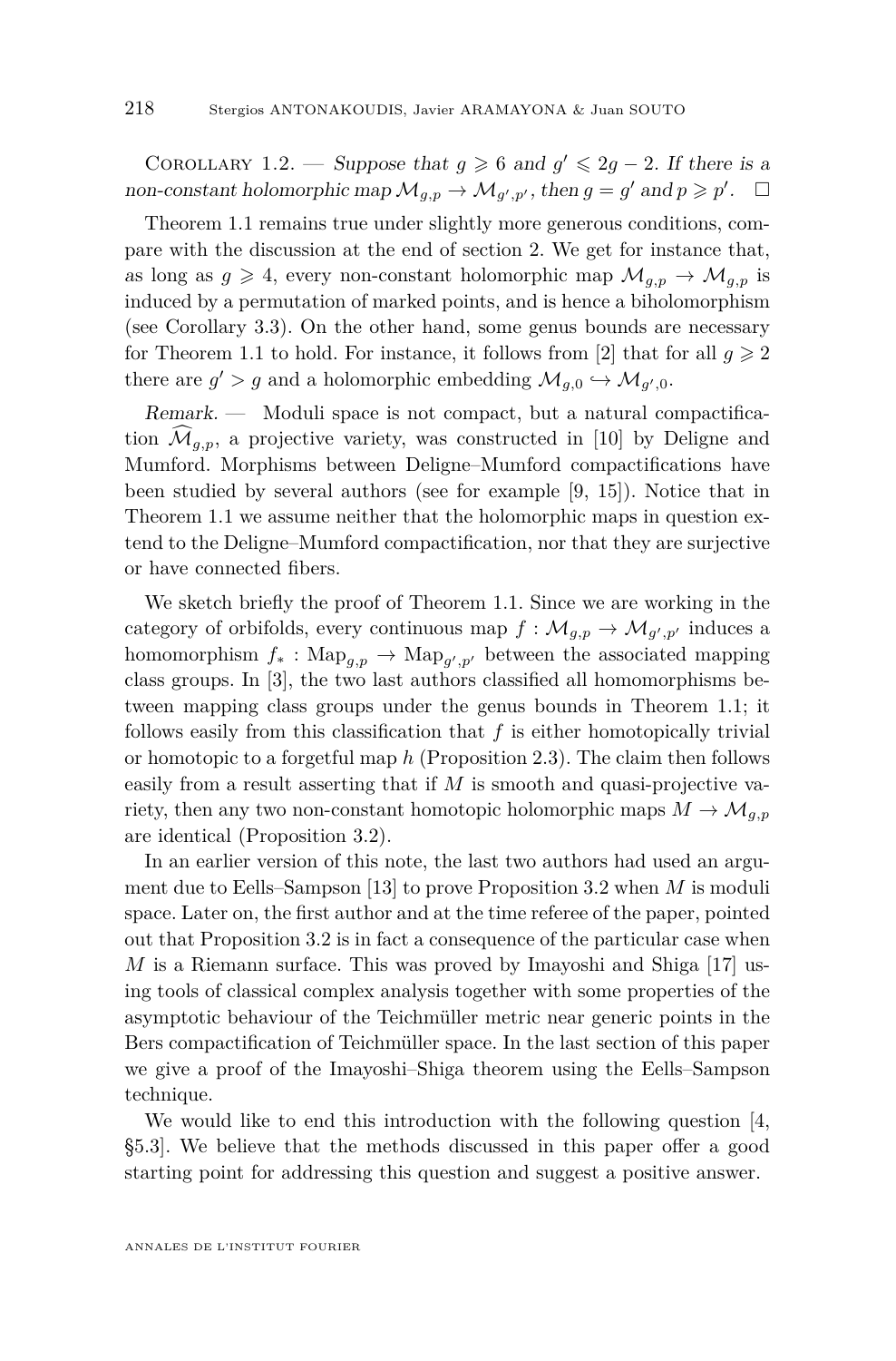QUESTION. — Let  $\phi$ : Map<sub>*g*, *p*</sub>  $\rightarrow$  Map<sub>*g*', *p*' be an irreducible<sup>(1)</sup> homo-</sub> morphism and  $g \geq 3$ . Is there a  $\phi$ -equivariant holomorphic map  $f : \mathcal{T}_{g,p} \to$  $\mathcal{T}_{g',p'}$  ?

It would also be interesting to investigate whether or not Theorem [1.1](#page-1-0) remains true for small values of  $g \leq 6$ . Finally, we would like to refer to the discussion in [\[21\]](#page-12-1) for a different perspective on this topic and related ideas.

**Acknowledgements.** The last two authors thank the first author for his immense patience. The authors are grateful to the referee for valuable comments and suggestions.

#### **2.**

<span id="page-3-0"></span>Throughout this paper we make use of standard facts about Teichmüller spaces and mapping class groups. We refer to  $[14, 16, 18, 23]$  $[14, 16, 18, 23]$  $[14, 16, 18, 23]$  $[14, 16, 18, 23]$  $[14, 16, 18, 23]$  $[14, 16, 18, 23]$  $[14, 16, 18, 23]$  for an extensive treatment of these subjects, and to [\[8\]](#page-11-11) for a nice survey.

Let  $S_{q,p}$  be the closed surface of genus g with p distinct labeled marked points. The mapping class group Map*g,p* is the group of isotopy classes of orientation preserving self-homeomorphisms of  $S_{q,p}$  fixing each individual marked point. It acts discretely on Teichmüller space and this action preserves the standard complex structure on  $\mathcal{T}_{q,p}$  (see [\[1\]](#page-11-12)). Moduli space is the complex orbifold

$$
\mathcal{M}_{g,p} = \mathcal{T}_{g,p}/\operatorname{Map}_{g,p}.
$$

In particular, maps and covers are taken in the category of orbifolds. For instance, for every continuous map  $f : \mathcal{M}_{g,p} \to \mathcal{M}_{g',p'}$  there are a homomorphism  $f_*$ : Map<sub>g,p</sub>  $\rightarrow$  Map<sub>g',p'</sub> and a continuous  $f_*$ -equivariant map  $\tilde{f}: \mathcal{T}_{g,p} \to \mathcal{T}_{g',p'}$  such that the following diagram commutes:

$$
\begin{array}{ccc}\n\mathcal{T}_{g,p} & \xrightarrow{\tilde{f}} & \mathcal{T}_{g',p'} \\
\downarrow & & \downarrow \\
\mathcal{M}_{g,p} & \xrightarrow{f} & \mathcal{M}_{g',p'}.\n\end{array}
$$

The homomorphism  $f_*$  and the lift  $\tilde{f}$  are unique up to simultaneous conjugation by a mapping class. All of this amounts to saying that Teichmüller space is the (orbifold) universal cover of moduli space. We discuss briefly the example of forgetful maps:

<sup>&</sup>lt;sup>(1)</sup> The homomorphism  $\phi$  is irreducible if its image in  $\text{Map}_{g',p'}$  fixes no multicurves.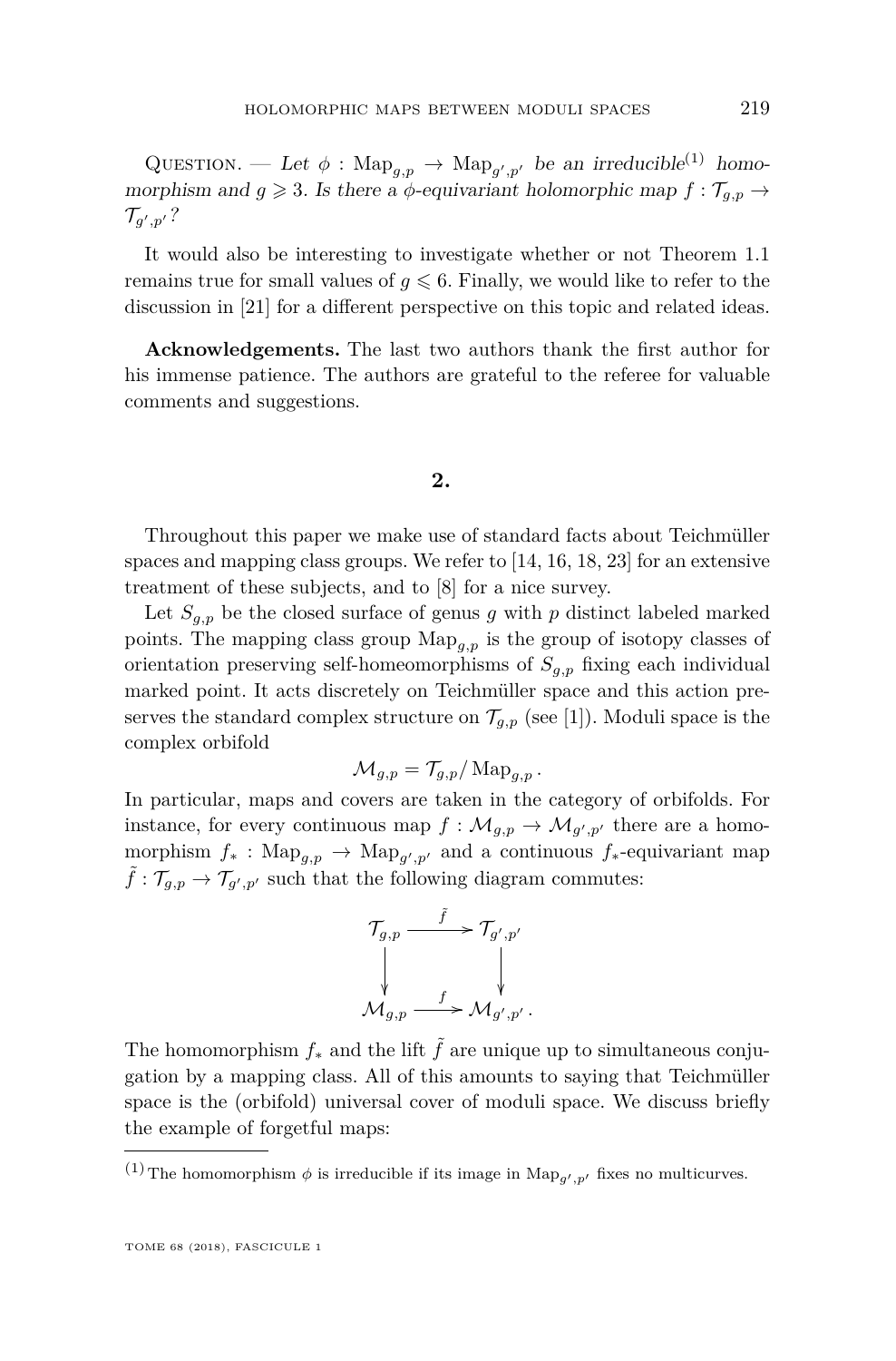Example 2.1. — Let  $f : \mathcal{M}_{g,p} \to \mathcal{M}_{g,p'}$  be the forgetful map defined in [\(1.1\)](#page-1-1). The lift  $\tilde{f}$  :  $\mathcal{T}_{g,p} \to \mathcal{T}_{g,p'}$  is given by the same formula, and the homomorphism  $f_* : \text{Map}_{q,p} \to \text{Map}_{q,p'}$  is the one given by forgetting the marked points  $\{x_1, \ldots, x_p\} \setminus \{x_{i_1}, \ldots, x_{i_{p'}}\}$  [\[3,](#page-11-6) [14\]](#page-11-9). In fact, both *f* and  $\tilde{f}$  are holomorphic fiber bundles, and the long exact sequence of homotopy groups corresponding to the fiber bundle *f* yields the Birman exact sequence for *f*∗.

Returning to the general setting, note that the homotopy class of the  $\text{map } f: \mathcal{M}_{g,p} \to \mathcal{M}_{g',p'}$  (in the sense of orbifolds) is determined by the homomorphism *f*∗. This is so because Teichmüller space is a classifying space for proper actions  $\underline{E} \text{Map}_{a,p}$  of the mapping class group [\[19\]](#page-12-4). In other words,  $\mathcal{T}_{q,p}$  is contractible, and fixed-point sets of infinite subgroups of  $\text{Map}_{q,p}$  are empty, while those of finite subgroups are non-empty and contractible. To see the latter property, one may use that any two points in Teichmüller space  $\mathcal{T}_{q,p}$  are connected by a unique Weil–Petersson geodesic segment, plus the fact that the Weil–Petersson metric on Teichmüller space is induced by a negatively curved and geodesically convex Riemannian metric. See [\[16,](#page-11-10) [18\]](#page-12-2) for background on the Weil–Petersson metric  $d_{\text{WP}}$ .

Anyways, the importance of the fact that the homotopy class of *f* be determined by *f*<sup>∗</sup> arises from the fact that there is a number of rigidity results for homomorphisms between mapping class groups. More concretely, we will need such a rigidity theorem taken from [\[3\]](#page-11-6). To be able to state it precisely, we need to recall some terminology from that paper. Let *S* and *S'* be compact surfaces, possibly with boundary, and *P* and  $P'$  finite sets of marked points in the interior of  $S$  and  $S'$  respectively. By an embedding  $\iota : (S, P) \to (S', P')$  we understand a continuous injective map  $\iota_{top}: S \to S'$  with the property that  $\iota_{top}^{-1}(P') \subset P$ . Every embedding  $\iota : (S, P) \to (S', P')$  induces a (continuous) homomorphism  $\text{Homeo}(S, P) \to \text{Homeo}(S', P')$  between the corresponding groups of self-homeomorphisms fixing pointwise the boundary and the set of marked points. In particular, *ι* induces a homomorphism

$$
\iota_{\#} : \text{Map}(S, P) \to \text{Map}(S', P')
$$

between the associated mapping class groups. The main result proved in [\[3\]](#page-11-6) asserts that, subject to suitable genus bounds, every non-trivial homomorphism between mapping class groups is in fact induced by an embedding.

<span id="page-4-0"></span>THEOREM 2.2 (Aramayona–Souto). — Suppose that  $S$  and  $S'$  are compact surfaces, possibly with boundary, and that *P* and *P*<sup>'</sup> are finite sets of marked points in the interior of *S* and *S'* respectively. If *S* has genus  $g \ge 6$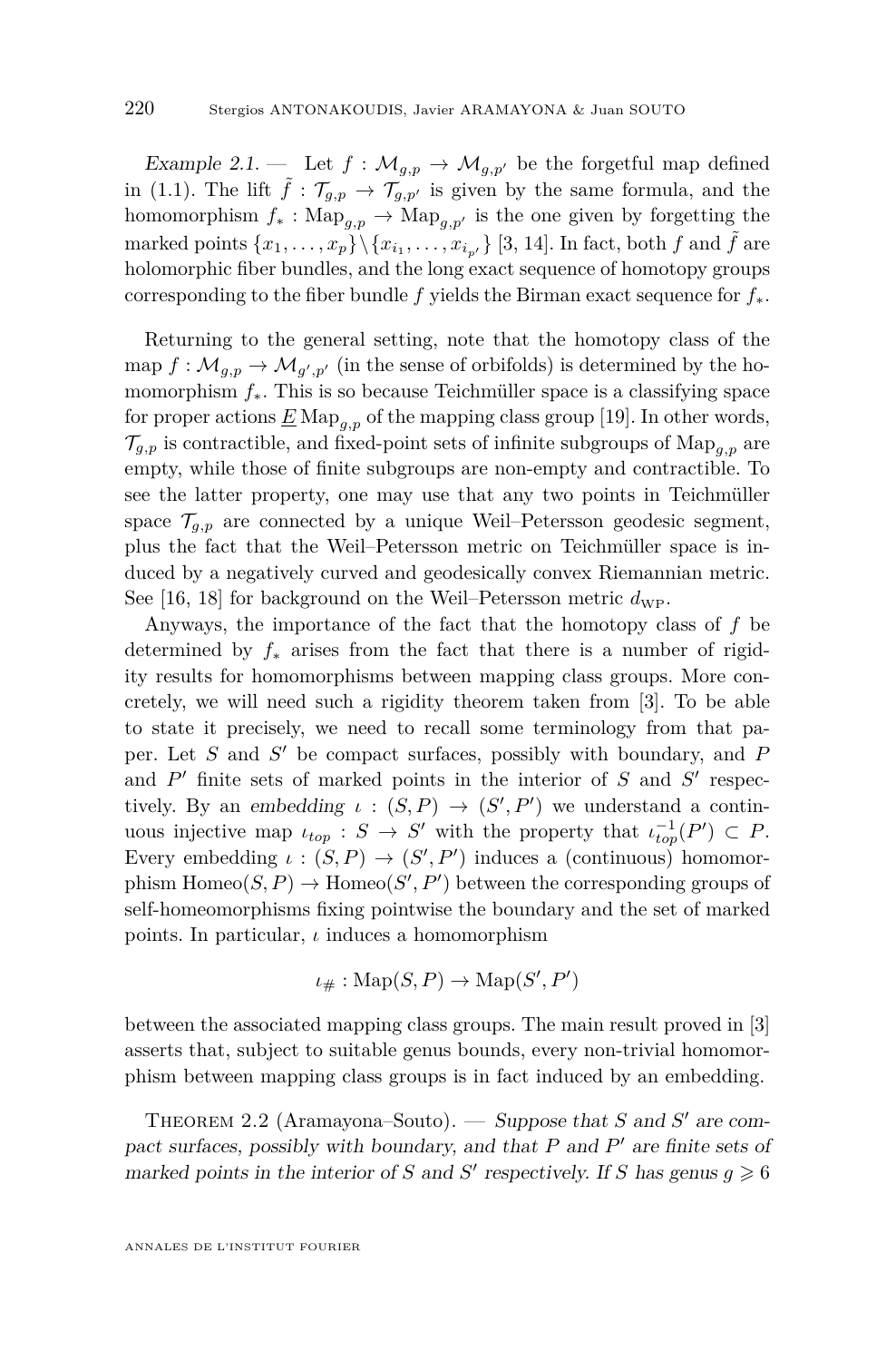and *S'* has genus  $g' \leq 2g - 2$ , then every nontrivial homomorphism

 $\mathrm{Map}(S, P) \to \mathrm{Map}(S', P')$ 

is induced by an embedding  $(S, P) \to (S', P')$ .

Armed with Theorem [2.2,](#page-4-0) we prove:

<span id="page-5-0"></span>PROPOSITION 2.3. — If  $g \ge 6$  and  $g' \le 2g - 2$ , then every map f:  $\mathcal{M}_{g,p} \to \mathcal{M}_{g',p'}$  is either homotopically trivial or homotopic to a forgetful map.

*Proof.* — Let  $f_* : \text{Map}_{g,p} \to \text{Map}_{g',p'}$  be the homomorphism associated to *f*, let  $\tilde{f}$  :  $\mathcal{T}_{g,p} \to \mathcal{T}_{g',p'}$  be an  $f_*$ -equivariant lift of *f*, and recall once again that the homotopy type of *f* is determined by  $f_*$ . In particular, if *f*<sup>∗</sup> is trivial, then *f* is homotopically trivial and we have nothing to prove. Suppose from now on that this is not the case.

Let  $(S, P)$  and  $(S', P')$  be, respectively, closed surfaces of genus *g* and g', with p and p' marked points. Identifying  $\text{Map}(S, P) = \text{Map}_{g, p}$  and  $\text{Map}(S', P') = \text{Map}_{g', p'}$ , we obtain from Theorem [2.2](#page-4-0) that the homomorphism *f*<sup>∗</sup> is induced by an embedding

$$
\iota:(S,P)\to (S',P').
$$

Since *S* and *S'* are closed, the underlying injective map  $\iota_{top}: S \to S'$  is a homeomorphism and  $\iota_{top}(P) \supset P'$ . In other words, the embedding  $\iota$  is obtained by forgetting marked points.

In the same way that we have identified mapping class groups, we also identify Teichmüller spaces  $\mathcal{T}_{g,p} = \mathcal{T}(S, P)$  and  $\mathcal{T}_{g',p'} = \mathcal{T}(S', P')$ . The embedding *ι* induces an *f*∗-equivariant map

$$
\tilde{h}:\mathcal{T}_{g,p}\to\mathcal{T}_{g',p'}
$$

obtained again by forgetting marked points. By construction, *h*˜ descends to a forgetful map

$$
h: \mathcal{M}_{g,p} \to \mathcal{M}_{g',p'}.
$$

Both  $\tilde{f}$  and  $\tilde{h}$  are homotopic because both of them are  $f_*$ -equivariant.  $\Box$ 

#### **3.**

In this section we prove Theorem [1.1](#page-1-0) from the introduction. To do so we will rely on Proposition [2.3](#page-5-0) together with the following results: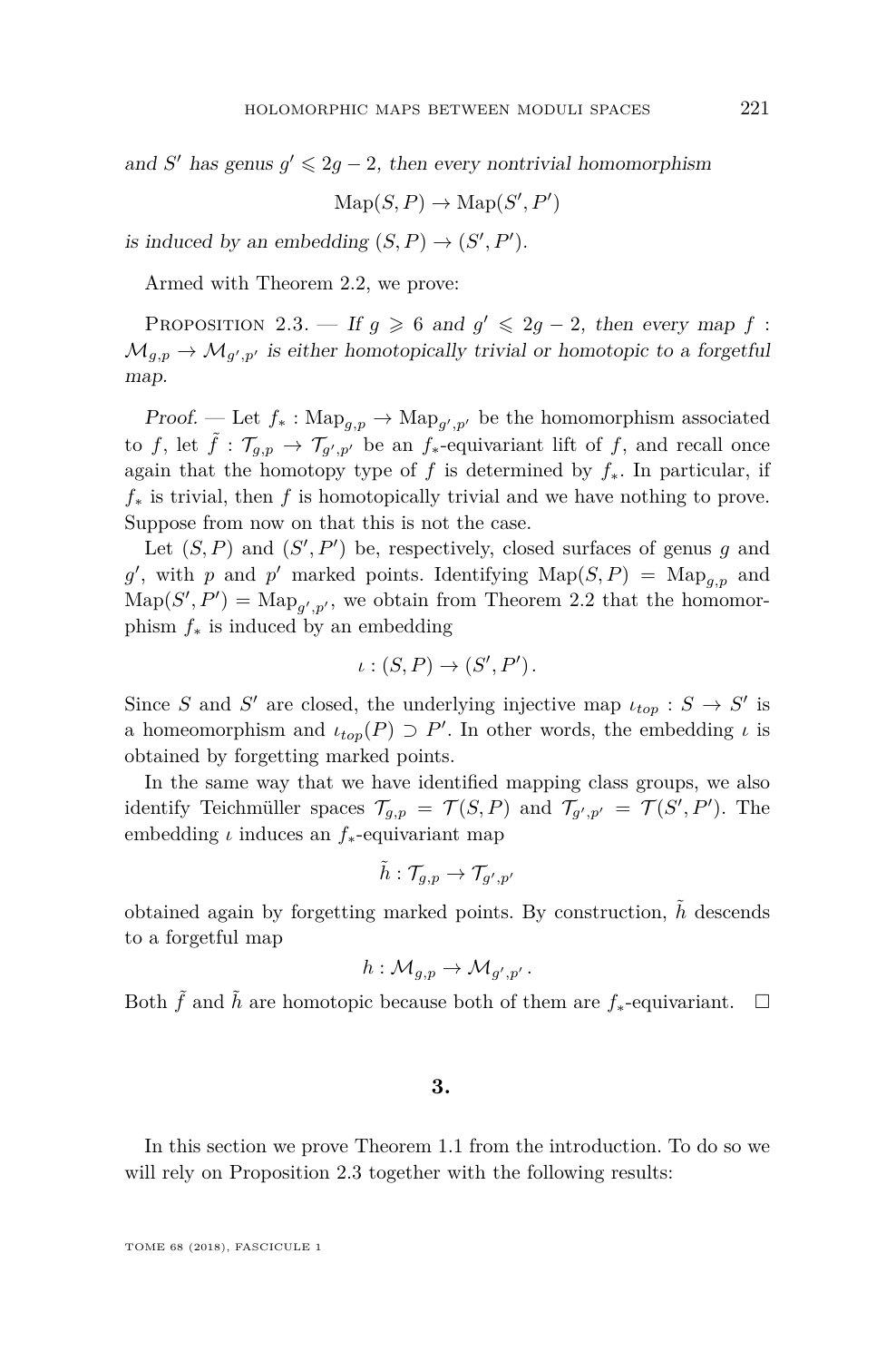<span id="page-6-2"></span>LEMMA 3.1. — Let *M* be a quasi-projective variety and let  $f : M \rightarrow$  $\mathcal{M}_{q,q}$  be a holomorphic map. If f is homotopically trivial, then it is constant.

*Proof.*  $\leftarrow$  If  $f$  is homotopically trivial, then we can lift it to a holomorphic map  $\tilde{f}: M \to \mathcal{T}_{q,q}$ . The claim follows since Teichmüller space  $\mathcal{T}_{q,p}$ is a bounded domain and any bounded holomorphic function on a quasiprojective variety is constant.

<span id="page-6-0"></span>PROPOSITION 3.2. — Let *M* be a quasi-projective variety and  $f_1, f_2$ :  $M \to \mathcal{M}_{g,q}$  non-constant holomorphic maps. If  $f_1$  and  $f_2$  are homotopic (in the category of orbifolds) then  $f_1 = f_2$ .

If *M* is a Riemann surface, then Proposition [3.2](#page-6-0) is due to Imayoshi and Shiga [\[17\]](#page-12-0):

IMAYOSHI–SHIGA THEOREM. — Let  $\Sigma$  be a Riemann surface of finite type and  $f_1, f_2 : \Sigma \to \mathcal{M}_{g,q}$  non-constant holomorphic maps. If  $f_1$  and  $f_2$ are homotopic (in the category of orbifolds) then  $f_1 = f_2$ .

As we just pointed out, the Imayoshi–Shiga theorem is a special case of Proposition [3.2.](#page-6-0) Conversely, Proposition [3.2](#page-6-0) follows easily from the Imayoshi–Shiga's theorem. We will give a logically independent proof of the Imayoshi–Shiga's theorem in the next section.

Proof of Proposition [3.2.](#page-6-0) — We first note that the Imayoshi–Shiga theorem holds for arbitrary algebraic curves  $\tilde{\Sigma}$ . Indeed, we can apply it to the Riemann surface  $\Sigma$  obtain from  $\Sigma$  by removing its finite set of singularities, and use the fact that two holomorphic maps on  $\widetilde{\Sigma}$  that agree on a Zariski dense subset are equal.

It follows that if  $f_1$  and  $f_2$  are homotopic maps on *M*, then  $f_1$  and  $f_2$ agree along every curve  $\widetilde{\Sigma} \subset M$ , unless they are both constant along  $\widetilde{\Sigma}$ . In particular,  $f_1$  and  $f_2$  agree on a generic curve in M, and hence  $f_1 = f_2$ .  $\square$ particular,  $f_1$  and  $f_2$  agree on a generic curve in *M*, and hence  $f_1 = f_2$ .

<span id="page-6-1"></span>We note that the moduli space  $\mathcal{M}_{g,p}$  admits a finite (orbifold) cover

$$
(3.1) \t\t \pi : \mathcal{N} \to \mathcal{M}_{g,q}
$$

which is a smooth quasi-projective variety. See [\[5\]](#page-11-13) for algebraic geometric properties of the moduli space  $\mathcal{M}_{g,p}$  and for example [\[20\]](#page-12-5) for the construction of a cover which is not only smooth, but whose Deligne–Mumford compactification is smooth as well. In order to avoid any unnecessary technical difficulties in the proof given below, we will apply Proposition [3.2](#page-6-0) to the smooth quasi-projective variety  $N$  from [\(3.1\)](#page-6-1). We are now ready to prove: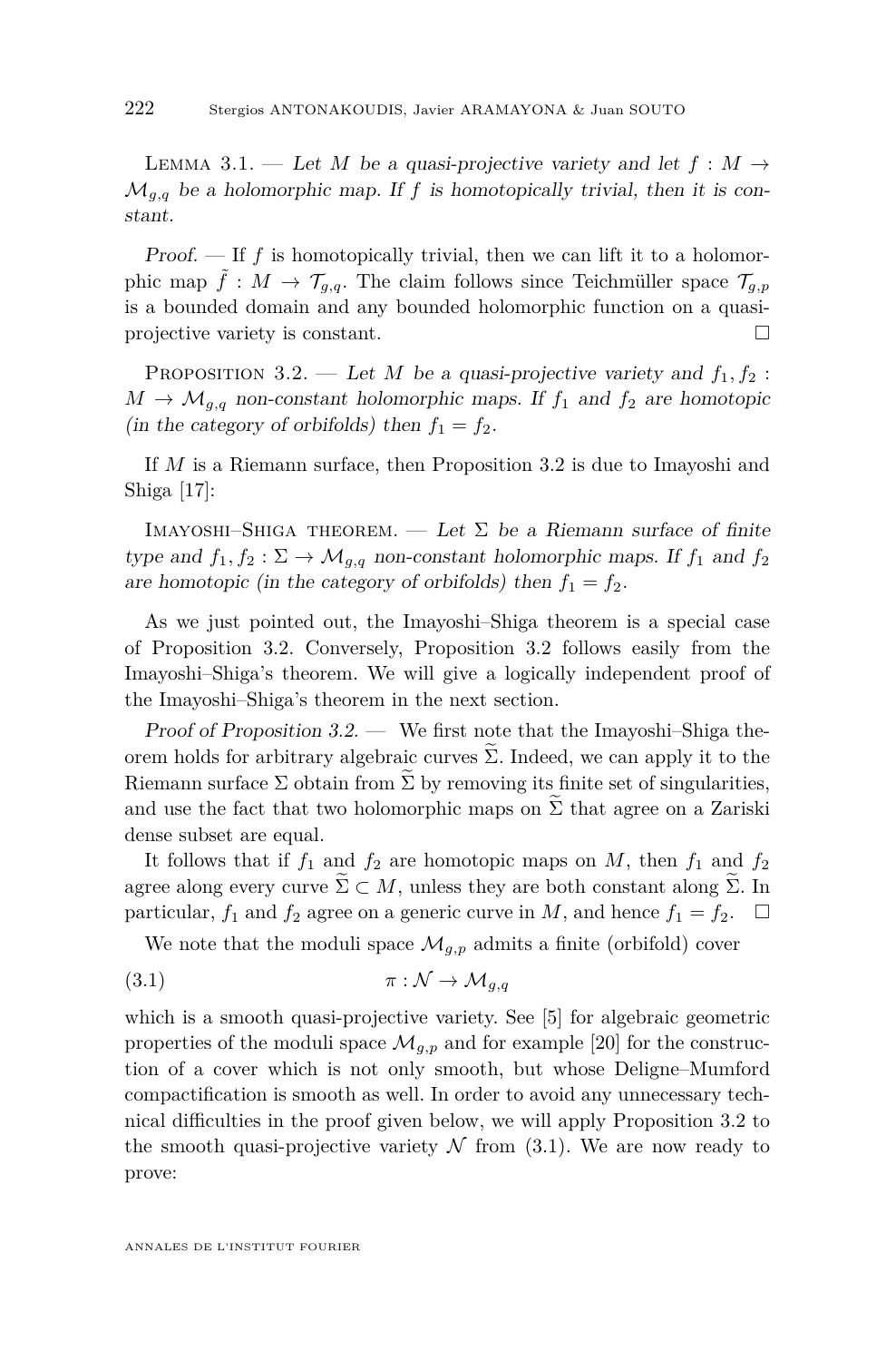#### Proof of Theorem [1.1.](#page-1-0) — Suppose that  $g \ge 6$ ,  $g' \le 2g - 2$  and let

$$
f:\mathcal{M}_{g,p}\to \mathcal{M}_{g',p'}
$$

be a non-constant holomorphic map. With  $\pi : \mathcal{N} \to \mathcal{M}_{q,p}$  is as in [\(3.1\)](#page-6-1), consider the composition  $f \circ \pi : \mathcal{N} \to \mathcal{M}_{g',p'}$ . The map  $f \circ \pi$  is not constant, and hence Lemma [3.1](#page-6-2) yields that it cannot be homotopic to a constant map. It follows thus from Proposition [2.3](#page-5-0) that *f* is homotopic to a forgetful map  $h: \mathcal{M}_{g,p} \to \mathcal{M}_{g',p'}.$  Now, since both  $f \circ \pi$  and  $h \circ \pi$  are holomorphic and non-constant we get that  $f \circ \pi = h \circ \pi$  from Proposition [3.2.](#page-6-0) Since  $\pi$  is a covering, and thus surjective, it follows that  $f = h$ , as we needed to prove.  $\Box$ 

Besides Theorem [2.2](#page-4-0) cited above, there are many other rigidity results for homomorphisms between mapping class groups; see for example [\[4\]](#page-11-8) for a survey of results in this direction. Combining any such theorem with Proposition [3.2](#page-6-0) one obtains a rigidity result for holomorphic maps between the corresponding moduli spaces. For instance, the version of Theorem [2.2](#page-4-0) proved in [\[3\]](#page-11-6) covers a few more cases than the ones stated here. From this more general version, it follows that Theorem [1.1](#page-1-0) also holds for maps  $\mathcal{M}_{g,p} \to \mathcal{M}_{2g-1,p}$ <sup>*i*</sup> with  $p' \geq 1$ , and for maps  $\mathcal{M}_{g,p} \to \mathcal{M}_{g,p'}$  as long as  $q \geq 4$ . In particular, we have:

<span id="page-7-0"></span>COROLLARY 3.3. — Suppose that  $g \geq 4$ . Every non-constant holomorphic map  $\mathcal{M}_{g,p} \to \mathcal{M}_{g,p}$  is induced by a permutation of marked points, and is hence a biholomorphism.

Note that the isomorphism, for  $g \ge 2$ , between the group of biholomorphisms of  $\mathcal{M}_{q,p}$  and the symmetric group  $\Sigma_p$  follows also from Royden's characterization of the biholomorphism group of Teichmüller space [\[24,](#page-12-6) [12\]](#page-11-14).

#### **4.**

In this section we give a proof of the Imayoshi–Shiga theorem. Suppose from now on that  $f_1, f_2 : \Sigma \to M$  are homotopic holomorphic maps from a Riemann surface of finite type to moduli space  $\mathcal{M} = \mathcal{M}_{g,p}$ . Suppose that  $f_1$  is not constant. To begin with recall that by a theorem of Roy-den [\[24\]](#page-12-6) the Teichmüller metric  $d<sub>T</sub>$  is equal to the Kobayashi metric of hyperbolic space. In particular, since  $f_1$  is assumed to be non-constant, it follows that  $\Sigma$  admits a conformal hyperbolic metric  $d_{\Sigma}$ . The maps  $f_1, f_2$ are then 1-Lipschitz with respect to the hyperbolic metric in the domain and the Teichmüller metric in the target. We will however consider  $M$  to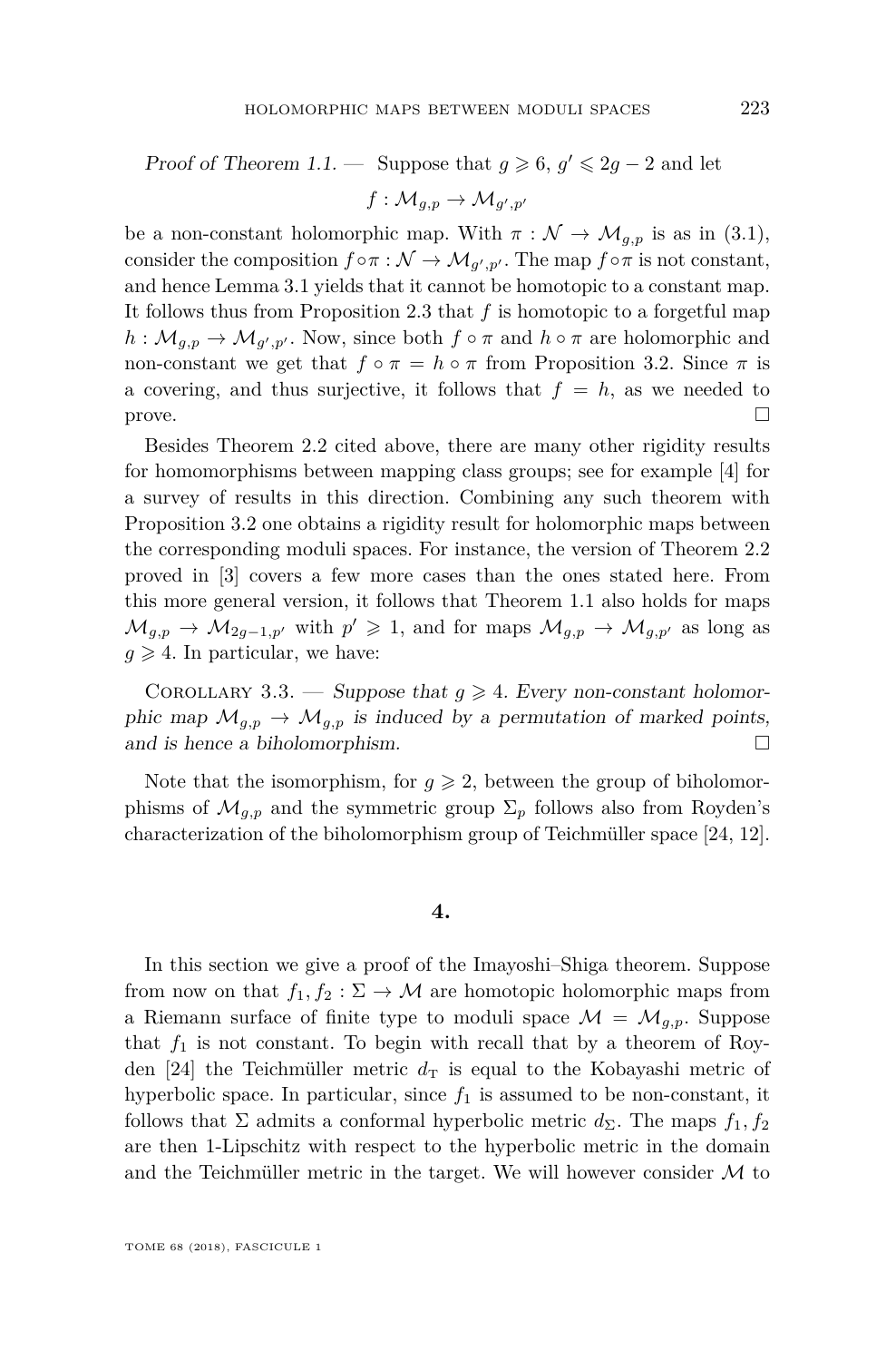be endowed with the Weil–Petersson metric  $d_{\rm WP}$ , but this does not change things much. Indeed, the identity map Id :  $(\mathcal{T}_{q,p}, d_T) \rightarrow (\mathcal{T}_{q,p}, d_{WP})$  is Lipschitz [\[22,](#page-12-7) Proposition 2.4]. In particular, when endowing the domain with the hyperbolic metric and the target with the Weil–Petersson metric we get that the maps

$$
f_1, f_2 : (\Sigma, d_{\Sigma}) \to (\mathcal{M}, d_{\rm WP})
$$

are *L*-Lipschitz for some suitable *L*. Since we are working in the category of orbifolds we should possibly be a bit more careful: what we mean when we say that  $f_1, f_2$  are *L*-Lipschitz is that the induced maps between the universal covers are *L*-Lipschitz. Since the maps in question are smooth this just means that the norm of their first derivatives is bounded by *L* at every point.

Let now  $\hat{F}$  :  $[1,2] \times \Sigma \rightarrow M$  be a homotopy between  $f_1, f_2$ . Since the Weil–Petersson metric is negatively curved and geodesically convex, we can replace  $\hat{F}$  with the straight homotopy

$$
F: [1,2] \times \Sigma \to \mathcal{M}, \quad F(t,x) = f_t(x)
$$

determined by the fact that  $t \mapsto f_t(x)$  is the  $d_{\text{WP}}$ -geodesic segment joining  $f_1(x)$  and  $f_2(x)$  in the homotopy class of  $\hat{F}([1,2] \times \{x\})$ .

Note that  $f_t$  is *L*-Lipschitz for all *t* because  $f_1$  and  $f_2$  are. Indeed, for  $v \in T_x\Sigma$  the vector field  $t \mapsto d(f_t)_Xv$  is a Jacobi field along  $t \mapsto f_t(x)$ . Since the Weil–Peterson metric is negatively curved, the length of Jacobi fields is a convex function, and hence attains its maximum at  $t \in \{1, 2\}$ .

A priori, the map *F* itself need not be Lipschitz: the norm of d $F_{(t,x)}\frac{\partial}{\partial t}$ is equal to the length of the geodesic arc  $t \mapsto F(t, x)$ , and when  $\Sigma$  is not compact there is no reason for this to be bounded. However, fixing  $x_0 \in \Sigma$ there is a constant *k*, independent of *x*, such that the segment  $t \mapsto F(t, x)$ has length at most  $k+2L\,\mathrm{d}_{\Sigma}(x,x_0)$  because  $f_1, f_2$  are *L*-Lipschitz. It follows that there are constants *A, B* with

$$
\|\mathbf{d}\,F_{(t,x)}\|^2 \leqslant A \cdot \mathbf{d}_{\Sigma}(x_0,x)^2 + B
$$

for all  $(t, x) \in [1, 2] \times \Sigma$ . Here,  $\| d F_{(t,x)} \|$  is the operator norm of  $d F_{(t,x)}$ .

The convexity of Jacobi fields also implies the convexity of the energy density

$$
t \mapsto E_x(f_t) \stackrel{\text{def}}{=} \frac{1}{2} (\| d f_t |_x v_1 \|_{\text{WP}}^2 + \| d f_t |_x v_2 \|_{\text{WP}}^2)
$$

where  $v_1, v_2$  is an arbitrary orthonormal basis of  $T_x \Sigma$ . This function is strictly convex if one of  $df_1|_x$  or  $df_2|_x$  has rank at least 2. In particular, if the holomorphic maps  $f_1, f_2$  are distinct and one of them is non-constant,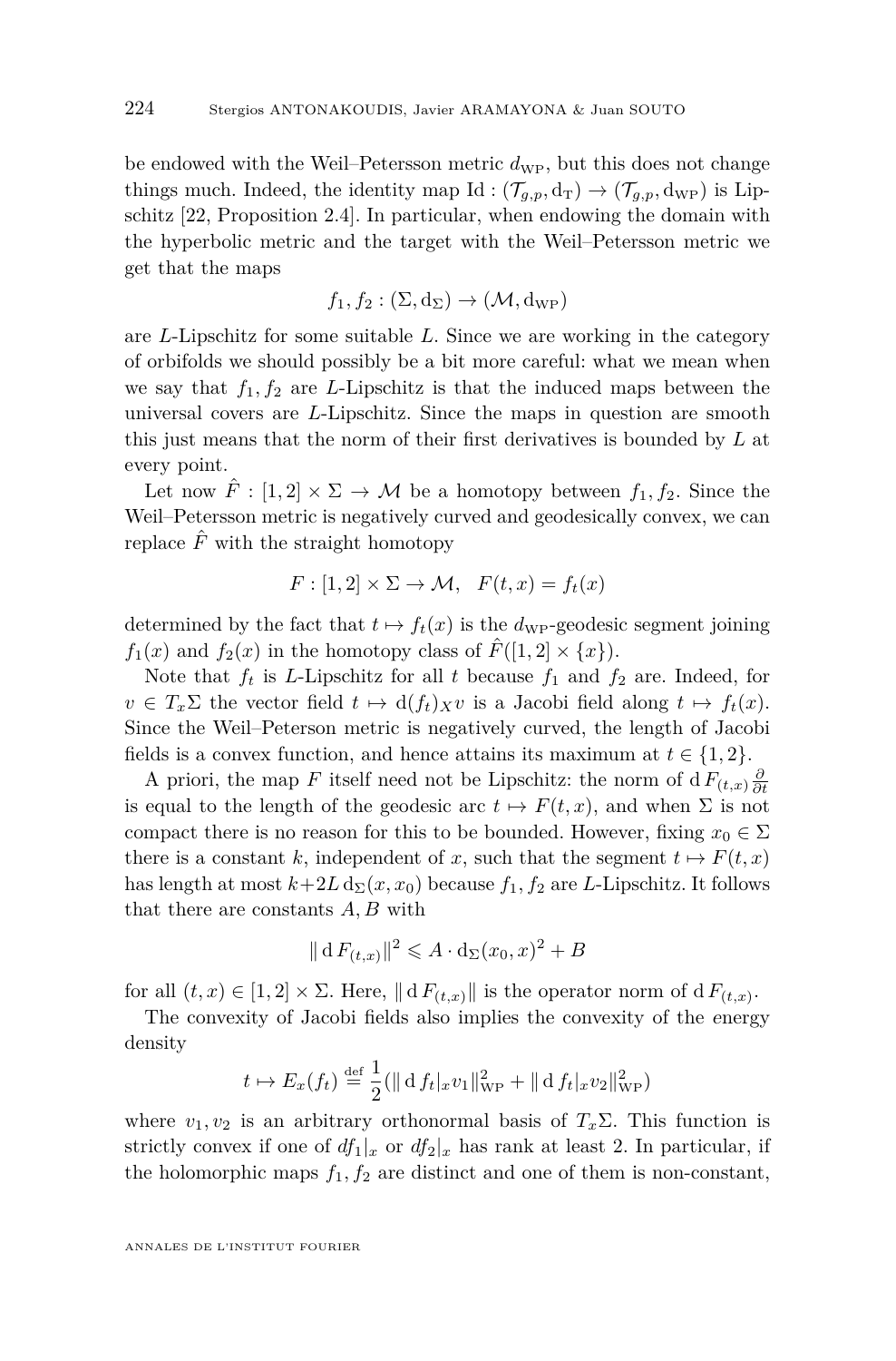then the energy

$$
t \mapsto E(f_t) \stackrel{\text{def}}{=} \int_{\Sigma} E_x(f) \omega_{\Sigma}
$$

is strictly convex. Here  $\omega_{\Sigma}$  is the Riemannian volume form of  $\Sigma$ , and  $E(f_t) < \infty$  because  $f_t$  is *L*-Lipschitz.

We summarize this discussion in the following lemma:

<span id="page-9-0"></span>LEMMA 4.1. — Let  $(\Sigma, d_{\Sigma})$  be a hyperbolic surface of finite type and

 $f_1, f_2 : (\Sigma, d_{\Sigma}) \rightarrow (\mathcal{M}, d_{\text{WP}})$ 

homotopic holomorphic maps. Consider the straight homotopy

 $F: [1, 2] \times \Sigma \rightarrow \mathcal{M}, \quad F(t, x) = f_t(x)$ 

between them. Then:

- (1) There is  $L > 0$  such that  $f_t : \Sigma \to M$  is *L*-Lipschitz and has finite energy  $E(f_t) < \infty$  for all *t*.
- (2) For  $x_0 \in \Sigma$ , there are  $A, B > 0$  with

$$
\|\mathbf{d}\,F_{(t,x)}\|^2 \leqslant A \cdot \mathbf{d}_{\Sigma}(x_0,x)^2 + B
$$

for all  $(t, x) \in [1, 2] \times \Sigma$ .

(3) The energy function  $t \mapsto E(f_t)$  is convex. Moreover, it is strictly convex unless either  $f_1 = f_2$  or both are constant.

At this point we will use that both the hyperbolic metric on  $\Sigma$  and the Weil–Petersson metric on M are Kähler. This means that the 2-form  $\omega =$  $\langle \cdot, J \cdot \rangle$ , is closed, where  $\langle \cdot, \cdot \rangle$  is the relevant Riemannian metric and *J* is the endomorphism of the tangent bundle given by complex multiplication. Note that in the case of  $\Sigma$ , the Kähler form is nothing other than the volume form  $\omega_{\Sigma}$ . See [\[6\]](#page-11-15) for facts on Kähler manifolds and [\[13\]](#page-11-7) for a proof of the following key proposition:

<span id="page-9-1"></span>PROPOSITION 4.2. — Let  $f : \mathbb{H}^2 \to (\mathcal{T}_{g',p'}, d_{\text{WP}})$  be a smooth map and  $x \in \mathbb{H}^2$ . We have  $E_x(f)\omega_{\mathbb{H}^2} \geqslant f^*(\omega_{\text{WP}})$  with equality if and only if *f* is holomorphic at *x*.

We are now ready to prove the Imayoshi–Shiga theorem:

Proof of the Imayoshi–Shiga theorem.  $\qquad$  Suppose that  $f_1$  is not constant and  $f_1 \neq f_2$ , and let

$$
F: [1,2] \times \Sigma \to \mathcal{M}, \quad F(t,x) = f_t(x)
$$

be the straight homotopy between them. From Lemma [4.1](#page-9-0) we know that the function  $t \mapsto E(f_t)$  is strictly convex; we may hence assume that

$$
E(f_t) < E(f_1)
$$

TOME 68 (2018), FASCICULE 1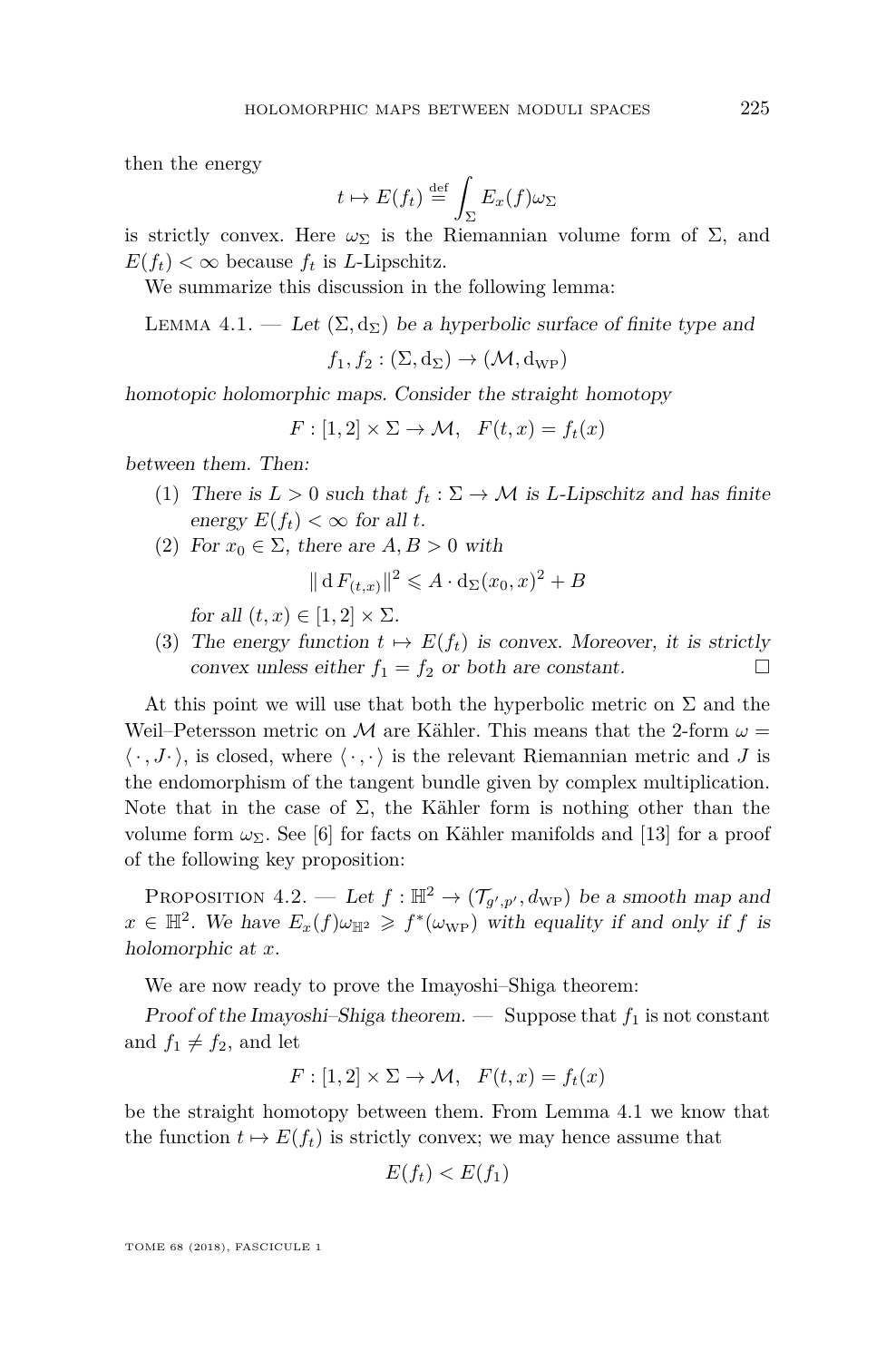for all  $t \in (1, 2)$ . We are going to contradict this assertion.

Choose now a sequence  ${K_n}_{n \in \mathbb{N}}$  of compact subsets of  $\Sigma$  with the following properties:

- $(1)$   $\Sigma = \bigcup_{n \in \mathbb{N}} K_n$ , and  $K_n \subset K_{n+1}$  for all *n*,
- <span id="page-10-1"></span> $(2)$   $\ell_{\Sigma}(\partial K_n) \leqslant ce^{-n}$  for all *n*, and
- <span id="page-10-2"></span>(3)  $K_n$  is contained within distance  $1 + n$  of  $K_0$  for all *n*.

Since Kähler forms are closed, we deduce from Stokes theorem that

$$
0 = \int_{[1,t] \times K_n} d(F^* \omega_{\text{WP}}) = \int_{\partial([1,t] \times K_n)} (F^* \omega_{\text{WP}})
$$
  
= 
$$
\int_{\{t\} \times K_n} (F^* \omega_{\text{WP}}) - \int_{\{1\} \times K_n} (F^* \omega_{\text{WP}}) + \int_{[1,t] \times \partial K_n} (F^* \omega_{\text{WP}})
$$
  
= 
$$
\int_{K_n} (f_t^* \omega_{\text{WP}}) - \int_{K_n} (f_1^* \omega_{\text{WP}}) + \int_{[1,t] \times \partial K_n} (F^* \omega_{\text{WP}}).
$$

Below we will prove:

(4.1) 
$$
\lim_{n \to \infty} \int_{[1,t] \times \partial K_n} (F^* \omega_{\text{WP}}) = 0.
$$

Assuming [\(4.1\)](#page-10-0), we obtain from the computation above that

<span id="page-10-0"></span>
$$
\lim_{n \to \infty} \left( \int_{K_n} (f_t^* \omega_{\text{WP}}) - \int_{K_n} (f_1^* \omega_{\text{WP}}) \right) = 0.
$$

Taking into account that  $f_t$  and  $f_1$  are Lipschitz and that  $\Sigma$  has finite volume, we deduce that

$$
\int_{\Sigma} (f_t^* \omega_{\rm WP}) = \int_{\Sigma} (f_1^* \omega_{\rm WP}).
$$

Now, Proposition [4.2](#page-9-1) yields

$$
E(f_t) \ge \int_{\Sigma} (f_t^* \omega_{\text{WP}}) = \int_{\Sigma} (f_1^* \omega_{\text{WP}}) = E(f_1)
$$

where the last equality holds because  $f_1$  is holomorphic. This gives the desired contradiction to the fact that  $E(f_t) < E(f_1)$ . Therefore, it remains to prove  $(4.1)$ .

Fix  $(t, x) \in [0, 1] \times \partial K_n$  and let  $v_1, v_2$  be an orthonormal basis of  $T_{(t,x)}([0,1] \times \partial K_n)$ . We have

$$
\left| \left( F^* \omega_{\text{WP}} \right) (v_1, v_2) \right| = \left| \langle \mathrm{d} F_{(t,x)} v_1, J \mathrm{d} F_{(t,x)} v_2 \rangle_{\text{WP}} \right| \leq \| \mathrm{d} F_{(t,x)} \|^2
$$

where  $|| d F(t,x) ||$  is the operator norm of  $d F(t,x)$ . Fixing  $x_0 \in \Sigma$  we get from Lemma [4.1](#page-9-0) that there are  $A, B > 0$  with

$$
\|\mathbf{d}\, F_{(t,x)}\|^2 \leqslant A \cdot \mathbf{d}(\mathbf{x}_0, x)^2 + B
$$

ANNALES DE L'INSTITUT FOURIER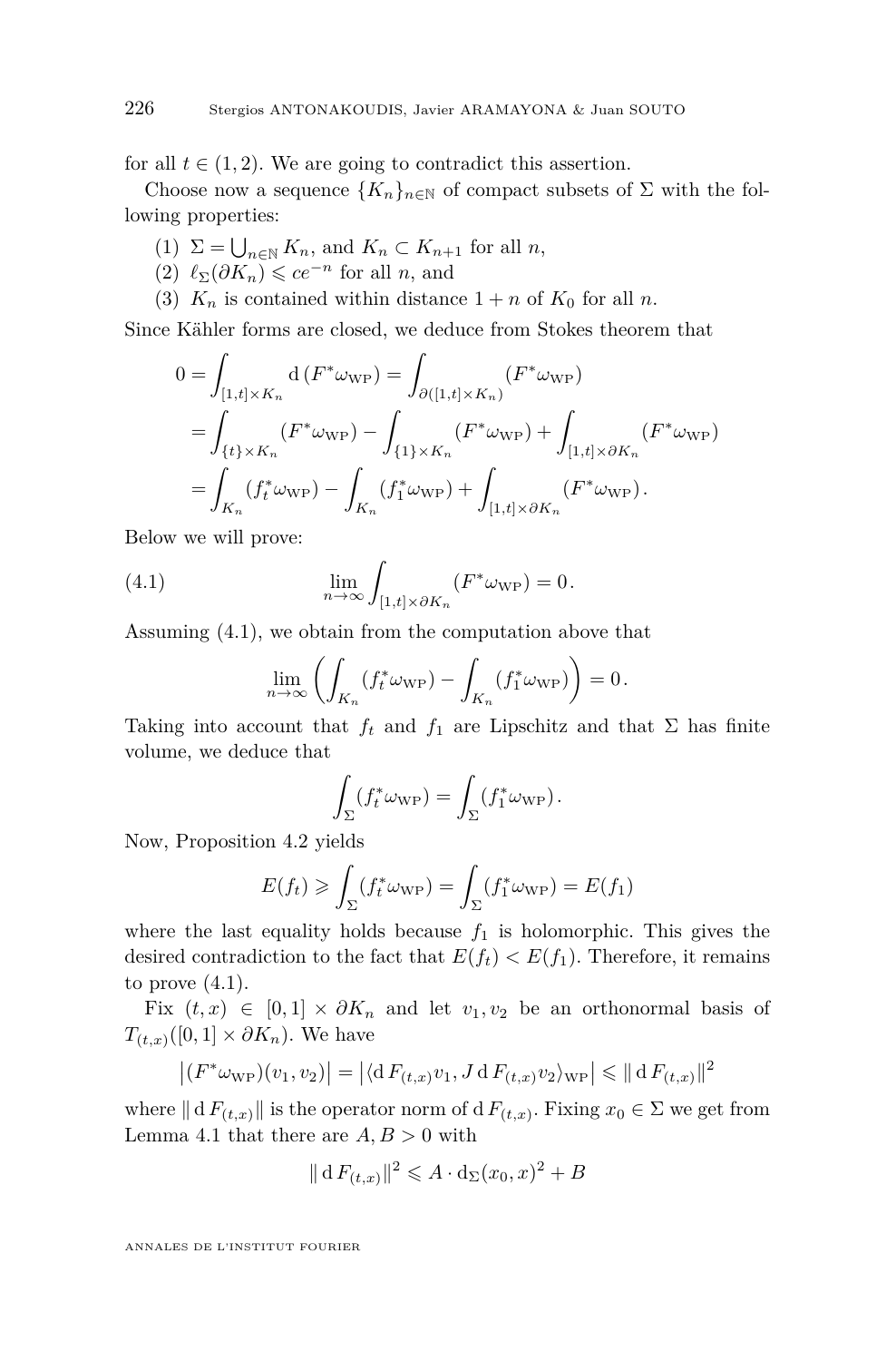for all  $(t, x) \in [1, 2] \times \Sigma$ . We deduce that

$$
\left| \int_{[0,t] \times \partial K_n} (F^* \omega_{\text{WP}}) \right| \leq \int_{[0,t] \times \partial K_n} \| \, dF_{(t,X)} \|^2 \nu_{[0,t] \times \partial K_n}
$$
  

$$
\leq \left( A \cdot \max_{x \in \partial K_n} d_{\Sigma}(x, x_0)^2 + B \right) \text{vol}_{\Sigma}(\partial K_n).
$$

This last quantity tends to 0 as  $n \to \infty$  by points [\(2\)](#page-10-1) and [\(3\)](#page-10-2) above. Having proved  $(4.1)$ , we are done with the proof of the Imayoshi-Shiga theorem.  $\Box$ 

#### BIBLIOGRAPHY

- <span id="page-11-12"></span>[1] L. V. Ahlfors, "The complex analytic structure of the space of closed Riemann surfaces", in Analytic functions, Princeton Mathematical Series, vol. 24, Princeton University Press, 1960, p. 45-66.
- <span id="page-11-2"></span>[2] J. Aramayona, C. J. Leininger & J. Souto, "Injections of mapping class groups", Geom. Topol. **13** (2009), no. 5, p. 2523-2541.
- <span id="page-11-6"></span>[3] J. ARAMAYONA & J. SOUTO, "Homomorphisms between mapping class groups", Geom. Topol. **16** (2012), no. 4, p. 2285-2341.
- <span id="page-11-8"></span>[4] ——— , "Rigidity phenomena in the mapping class group", IRMA Lectures in Mathematics and Theoretical Physics, vol. 27, p. 131-165, IRMA Lectures in Mathematics and Theoretical Physics, European Mathematical Society, 2016.
- <span id="page-11-13"></span>[5] E. Arbarello, M. Cornalba & P. A. Griffiths, Geometry of algebraic curves. Volume II, Grundlehren der Mathematischen Wissenschaften, vol. 268, Springer, 2011, With a contribution by Joseph Daniel Harris, xxx+963 pages.
- <span id="page-11-15"></span>[6] W. Ballmann, Lectures on Kähler manifolds, ESI Lectures in Mathematics and Physics, European Mathematical Society, 2006, x+172 pages.
- <span id="page-11-0"></span>[7] L. Bers, "Fiber spaces over Teichmüller spaces", Acta. Math. **130** (1973), p. 89-126.
- <span id="page-11-11"></span>[8] ——— , "Finite-dimensional Teichmüller spaces and generalizations", Bull. Am. Math. Soc. **5** (1981), no. 2, p. 131-172.
- <span id="page-11-4"></span>[9] A. BRUNO & M. MELLA, "The automorphism group of  $\overline{M}_{0,n}$ ", J. Eur. Math. Soc. **15** (2013), no. 3, p. 949-968.
- <span id="page-11-3"></span>[10] P. DELIGNE & D. MUMFORD, "The irreducibility of the space of curves of given genus", Publ. Math., Inst. Hautes Étud. Sci. (1969), no. 36, p. 75-109.
- <span id="page-11-1"></span>[11] C. J. EARLE & I. KRA, "On holomorphic mappings between Teichmüller spaces", in Contributions to analysis (a collection of papers dedicated to Lipman Bers), Academic Press, 1974, p. 107-124.
- <span id="page-11-14"></span>[12] ——— , "On isometries between Teichmüller spaces", Duke Math. J. **41** (1974), p. 583-591.
- <span id="page-11-7"></span>[13] J. EELLS, JR. & J. H. SAMPSON, "Harmonic mappings of Riemannian manifolds", Am. J. Math. **86** (1964), p. 109-160.
- <span id="page-11-9"></span>[14] B. FARB & D. MARGALIT, A primer on mapping class groups, Princeton Mathematical Series, vol. 49, Princeton University Press, 2012, xiv+472 pages.
- <span id="page-11-5"></span>[15] A. GIBNEY, S. KEEL & I. MORRISON, "Towards the ample cone of  $\overline{M}_{q,n}$ ", J. Am. Math. Soc. **15** (2002), no. 2, p. 273-294.
- <span id="page-11-10"></span>[16] J. H. HUBBARD, Teichmüller theory and applications to geometry, topology, and dynamics. Vol. 1: Teichmüller theory,, Matrix Editions, 2006, xx+459 pages.